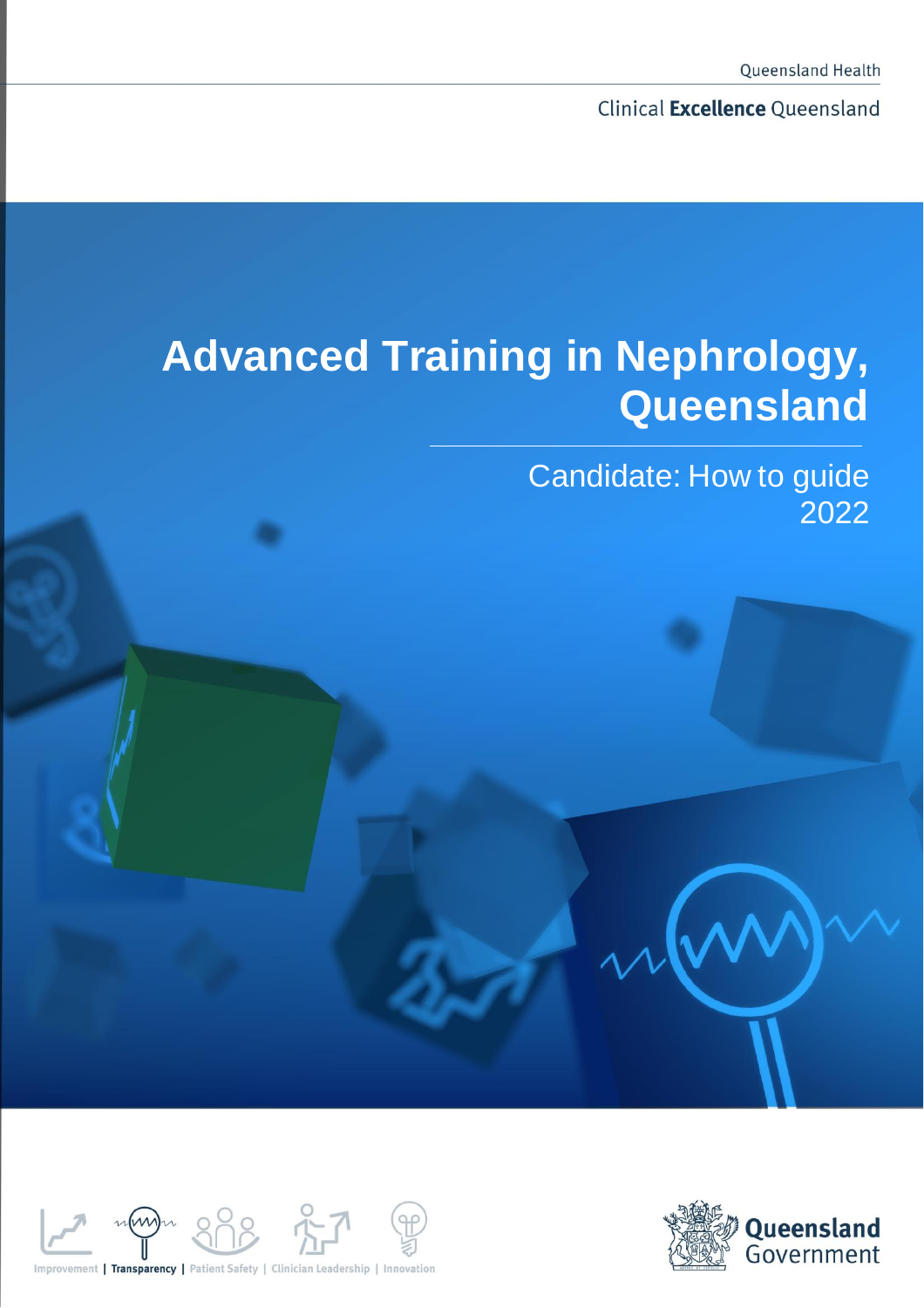#### **Advanced Training in Nephrology, Queensland – Candidate How to guide.**

Published by the State of Queensland (Queensland Health), February 2022



This document is licensed under a Creative Commons Attribution 3.0 Australia licence. To view a copy of this licence, visit creativecommons.org/licenses/by/3.0/au

© State of Queensland (Queensland Health) 2020

You are free to copy, communicate and adapt the work, as long as you attribute the State of Queensland (Queensland Health).

For more information contact:

Clinical Excellence Division, Department of Health, GPO Box 48, Brisbane QLD 4001, email statewide\_renal\_network@health.qld.gov.au,

An electronic version of this document is available via email or on the RMO campaign website.

#### **Disclaimer:**

The content presented in this publication is distributed by the Queensland Government as an information source only. The State of Queensland makes no statements, representations or warranties about the accuracy, completeness or reliability of any information contained in this publication. The State of Queensland disclaims all responsibility and all liability (including without limitation for liability in negligence for all expenses, losses, damages and costs you might incur as a result of the information being inaccurate or incomplete in any way, and for any reason reliance was placed on such information.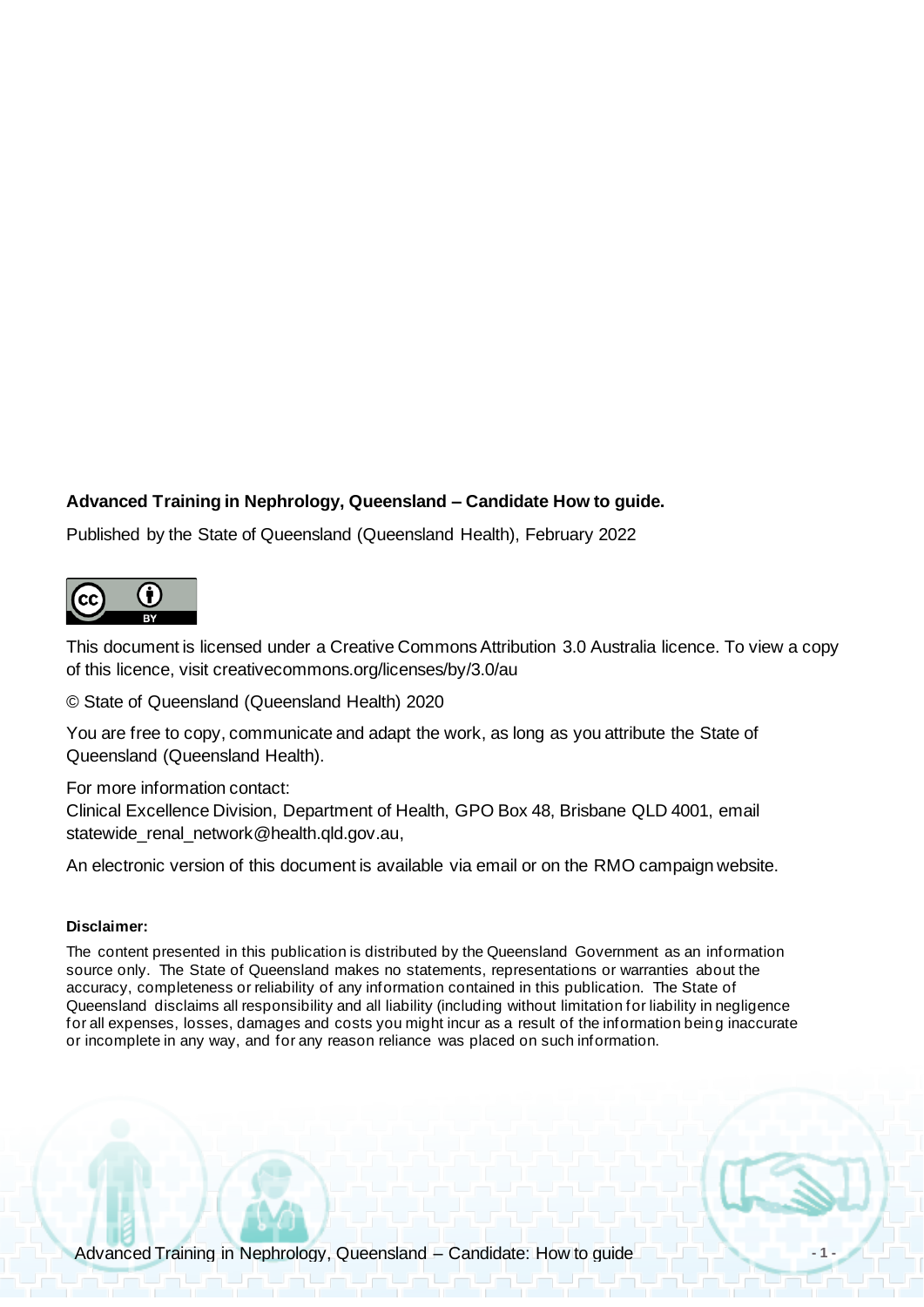# **Contents**

| Appendix 1 – Scoring for short listing (Curriculum Vitae and Referee Reports) 14 |
|----------------------------------------------------------------------------------|

 $-2-$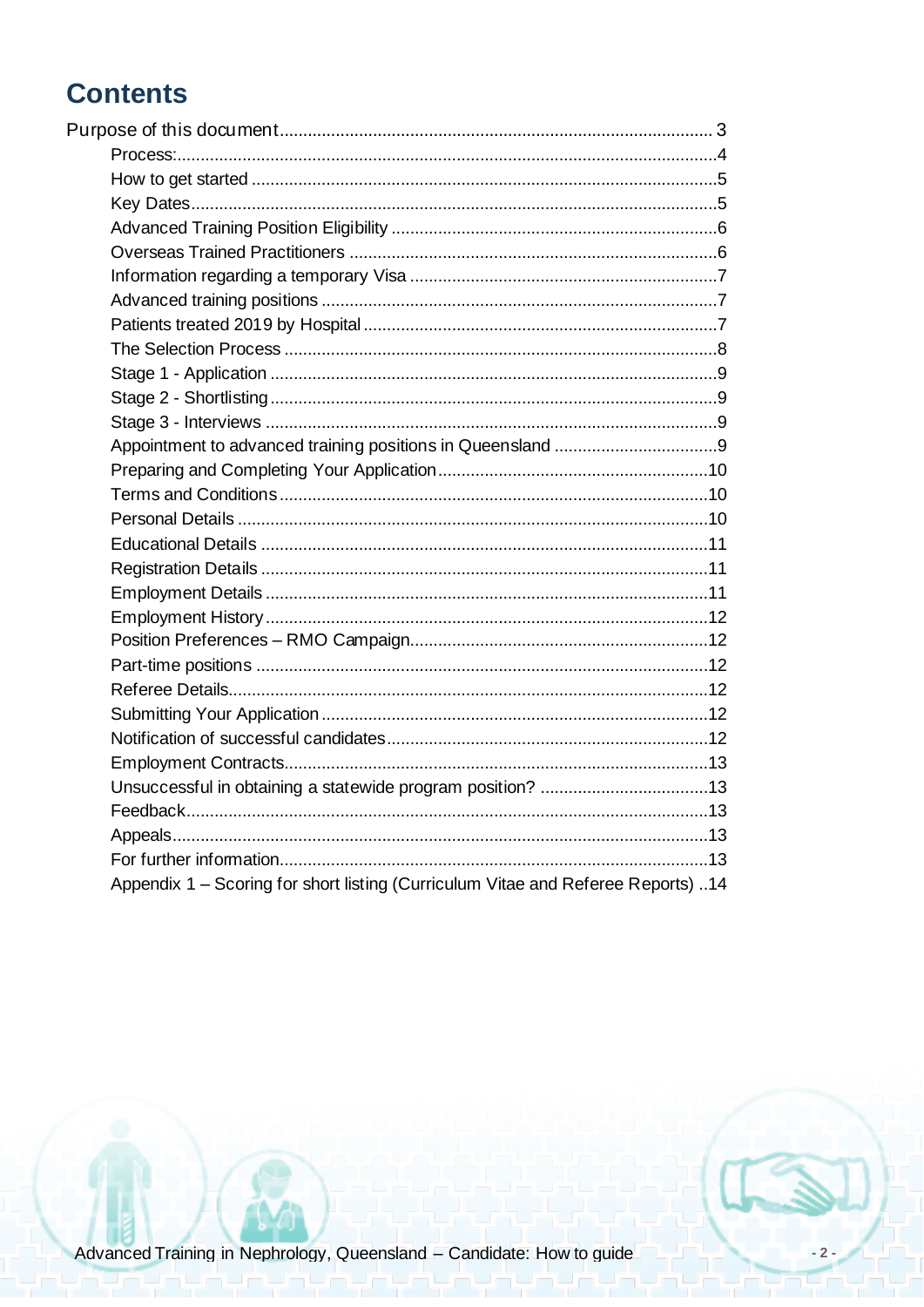# <span id="page-3-0"></span>**Purpose of this document**

This document provides guidance on the recruitment and selection process for advanced training in nephrology position/s available throughout Queensland. It outlines the selection requirements for eligible candidates and includes specific directions for candidates preparing an application.

Queensland Health will be responsible for and will oversee the recruitment of advanced training positions in Nephrology. Successful candidates are selected and appointed by a panel comprising of Heads, Renal Departments (or their delegate) with Royal Australian College of Physicians (RACP) accredited training positions. The panel considers each trainee's merits, training requirements, facility preferences, as well as clinical workforce demands. The training program emphasises statewide consistency and quality, in association with trainee equity, flexibility and choice.

The program meets the core RACP components of 1 year of nephrology training. Up to 17 positions may be offered in this program in 2023.

A streamlined selection and allocation pathway promotes a transparent, fair and consistent recruitment process.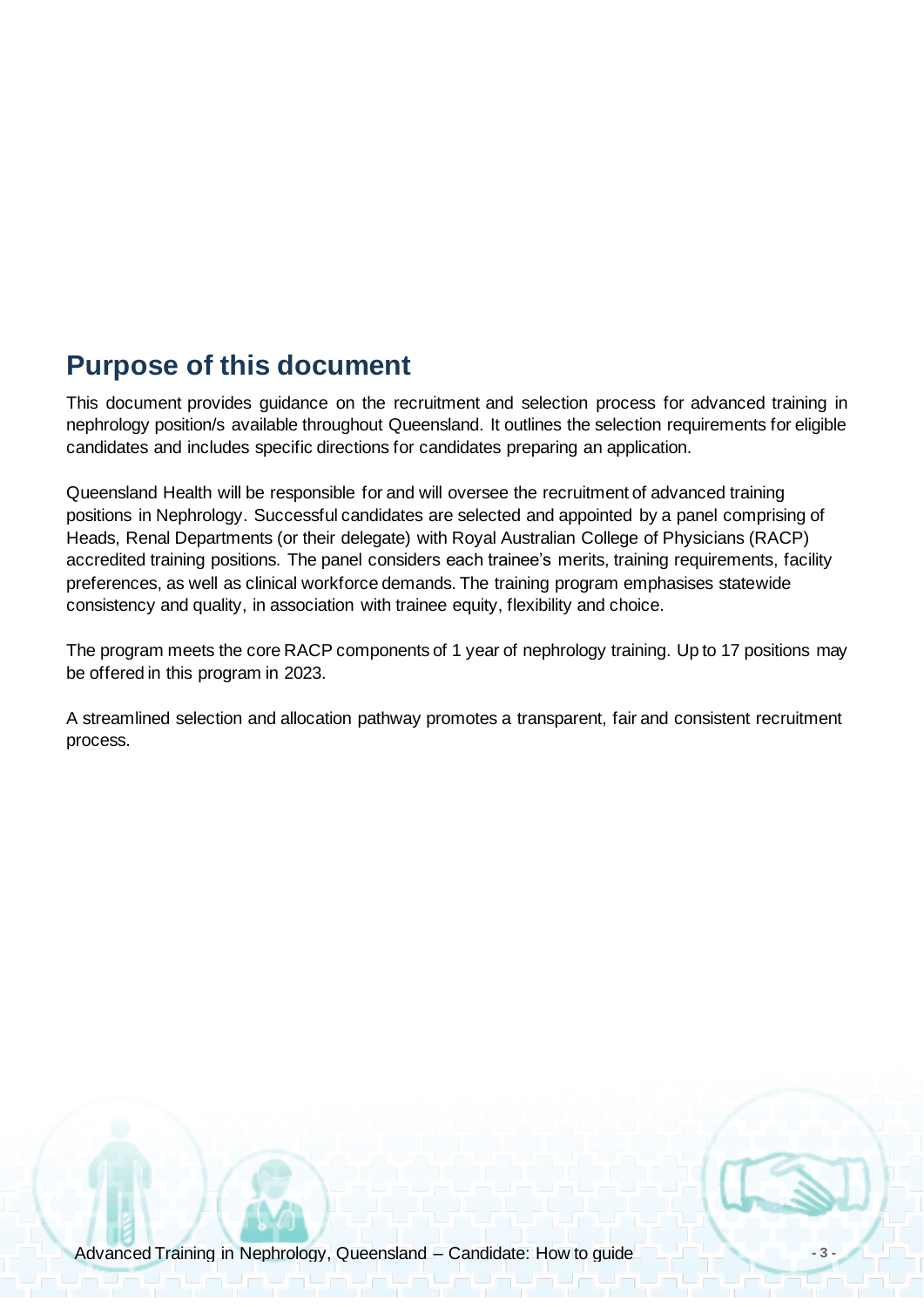### <span id="page-4-0"></span>**Process:**



Candidates applying for the advanced training in Nephrology program in Queensland are required to apply through the Queensland Health RMO campaign [\(http://www.health.qld.gov.au/rmo/default.asp\)](http://www.health.qld.gov.au/rmo/default.asp). All candidates for advanced training in nephrology, are considered via a selection process overseen by a panel of the Heads of Renal Departments with advanced training RACP accredited position(s). Selection will be merit based and congruent with Queensland Health recruitment and selection policy. Candidates will be assessed against assessment criteria pre-specified by the panel. Candidates' written applications will be scored against the assessment criteria in Appendix 1, generating a short list of candidates. Short listed candidates will be offered an interview with the panel. Candidates must meet a minimum acceptable standard at interview to be deemed appointable. All interviewed candidates will be ranked at the end of the day. Program placements (allocation) will be offered based on the ranking of interviewed short listed candidates, candidate preferences, facility requirements and clinical workforce demands.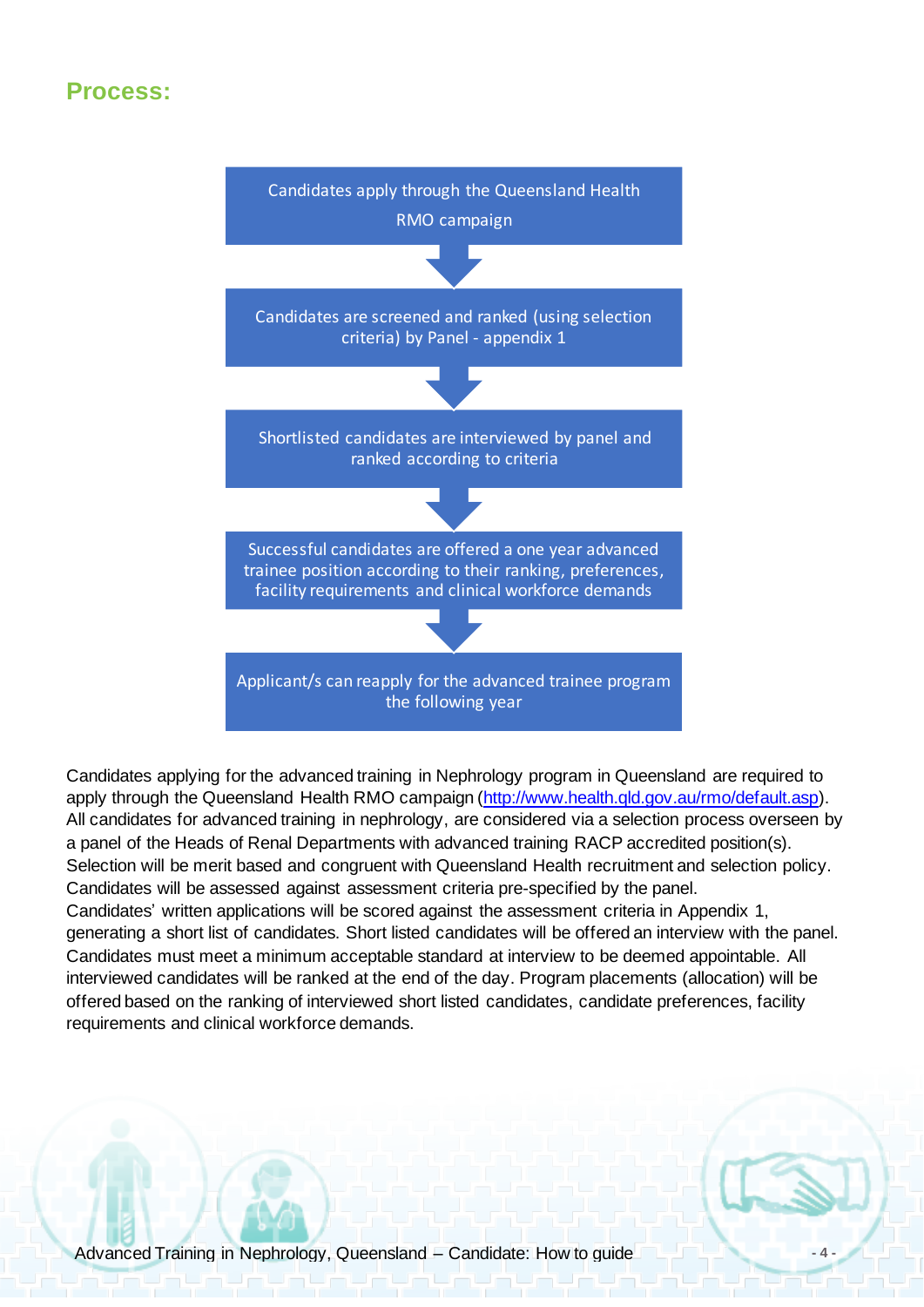### <span id="page-5-0"></span>**How to get started**

Read and complete all mandatory requirements outlined within the Nephrology Advanced Training [Program](https://www.health.qld.gov.au/employment/work-for-us/clinical/medical/recruitment/training/nephrology) webpage.

To apply for Advanced Training positions in Nephrology you need to make an application through the [Queensland Health RMO Campaign.](https://www.health.qld.gov.au/employment/work-for-us/clinical/medical/recruitment/rmo/campaigns)

You will need to have reliable internet and computer access, an email address, contact phone number, FRACP written results (or equivalent) and two reliable and contactable referees that are able to fill in the referee template on the RMO campaign by the due date.

### <span id="page-5-1"></span>**Key Dates**

| <b>Action</b>                                              | Date***                          | <b>Whom</b>                 |
|------------------------------------------------------------|----------------------------------|-----------------------------|
| Campaign opens                                             | 6 June 2022 (9:00am AEST)        | RMO Campaign                |
| Campaign closes (no late<br>applications will be accepted) | 4 July 2022 (3:00pm AEST)        | RMO Campaign                |
| Referee Report due                                         | 10 July 2022                     | Candidates                  |
| Review applications                                        | 11-22 July 2022                  | Panel                       |
| Shortlist candidates                                       | 1 August 2022                    | Panel                       |
| Candidates to be advised of<br>interview details           | By 5 August 2022 COB             | <b>Network Coordinator</b>  |
| Candidate interviews                                       | 18 and 19 August 2022*           | Panel / Network Coordinator |
| Candidates notified                                        | The day of interviews.           | By phone. Panel             |
| Clinical assessment results**                              | TBC (mid-late September<br>2022) | Candidates to advise result |
| Candidates commence work<br>as Advanced Trainees           | As per HHS contracts             | Candidate/s and HHS         |

\**subject to change if clinical assessment results are delayed by RACP.*

\*\*Inclusive of RACP provisional / conditional pass

<span id="page-5-2"></span>\*\*\* dates subject to change pending any impacts of COVID-19 waves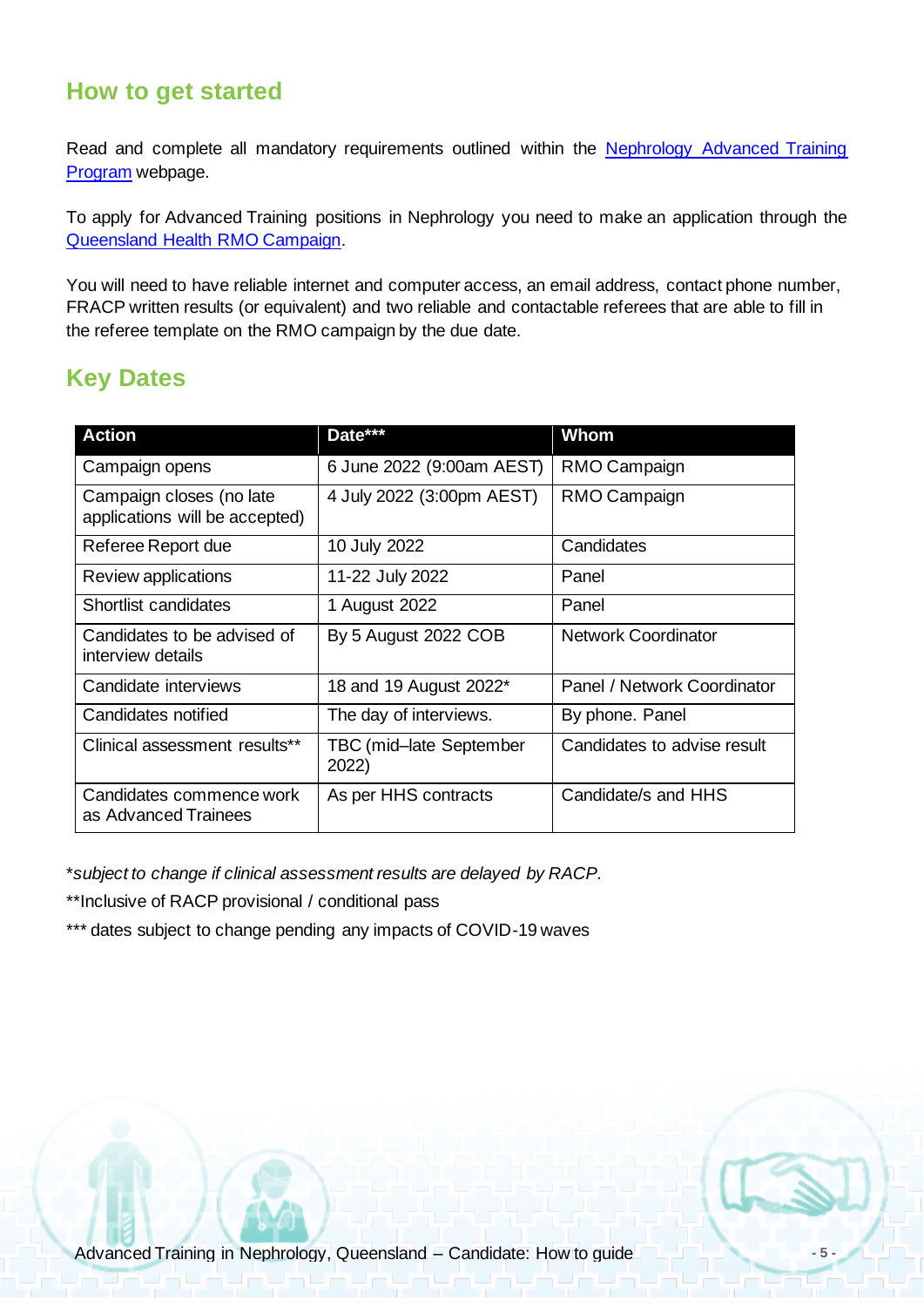# **Advanced Training Position Eligibility**

- 1. Advanced trainees currently employed as Advanced Trainees in Nephrology or
- 2. New Candidates who:

*.* 

- a. Have successfully completed or are in the process of completing the FRACP clinical examination (or equivalent recognised qualification) and have an interest in Nephrology. *Please note: The Royal Australasian College of Physicians (RACP) have advised that the 2022 Divisional Clinical Exams in Adult Medicine and Paediatrics & Child Health will be held between June and August 2022 (depending on location and delivery format). The RACP will provide more information about the timing of the DCEs and release of DCE results, however, in 2021 it was mid-late September. Please see the RACP website for further information. The following candidates are eligible for shortlisting/interview:*
	- *(i) Candidates who have successfully completed FRACP written and clinical examination will be eligible for interview.*
	- *(ii) Candidates will have successfully completed written examination but not DCE will also be eligible for shortlisting/interview on the proviso that they take up DCE later in the year and provide results when available.*
- 3. Candidates must be registered (or eligible to be registered) with the Australian Health Practitioner Regulation Agency (AHPRA)

*Please note: In order to practice medicine in Queensland, medical practitioners are required to be registered with the Medical Board of Australia (MBA). Types of registration and details are available at [Medical Board of Australia \(MBA\).](http://www.medicalboard.gov.au/) More information on requirements to practice can be found at: <https://www.health.qld.gov.au/employment/work-for-us/clinical/medical/practise-requirements>*

# <span id="page-6-0"></span>**Overseas Trained Practitioners**

Queensland Health must ensure that the recruitment of overseas professionals into clinical roles strengthens the regional economies through engagement of skills that compliment but do not replace the skill of the available local labour market.

Only in circumstances that an Australian applicant pool is insufficient to fill a skilled clinical vacancy may Queensland Health sponsor applicants from the overseas market (HR Policy B46, June 2014) [https://www.health.qld.gov.au/\\_\\_data/assets/pdf\\_file/0041/395879/qh-pol-250.pdf](https://www.health.qld.gov.au/__data/assets/pdf_file/0041/395879/qh-pol-250.pdf)

Overseas trained practitioners must have a current Visa at the time of interview.

*For more information on working in Australia see*:

<http://www.doctorconnect.gov.au/internet/otd/publishing.nsf/Content/frequentlyAskedQuestions> [https://www.health.qld.gov.au/\\_\\_data/assets/pdf\\_file/0041/395879/qh-pol-250.pdf](https://www.health.qld.gov.au/__data/assets/pdf_file/0041/395879/qh-pol-250.pdf)

*Can I work as an overseas trained doctor* - [https://www.racp.edu.au/become-a-physician/overseas](https://www.racp.edu.au/become-a-physician/overseas-trained-physicians-and-international-medical-graduates/overseas-trained-physicians-in-australia)[trained-physicians-and-international-medical-graduates/overseas-trained-physicians-in-australia](https://www.racp.edu.au/become-a-physician/overseas-trained-physicians-and-international-medical-graduates/overseas-trained-physicians-in-australia)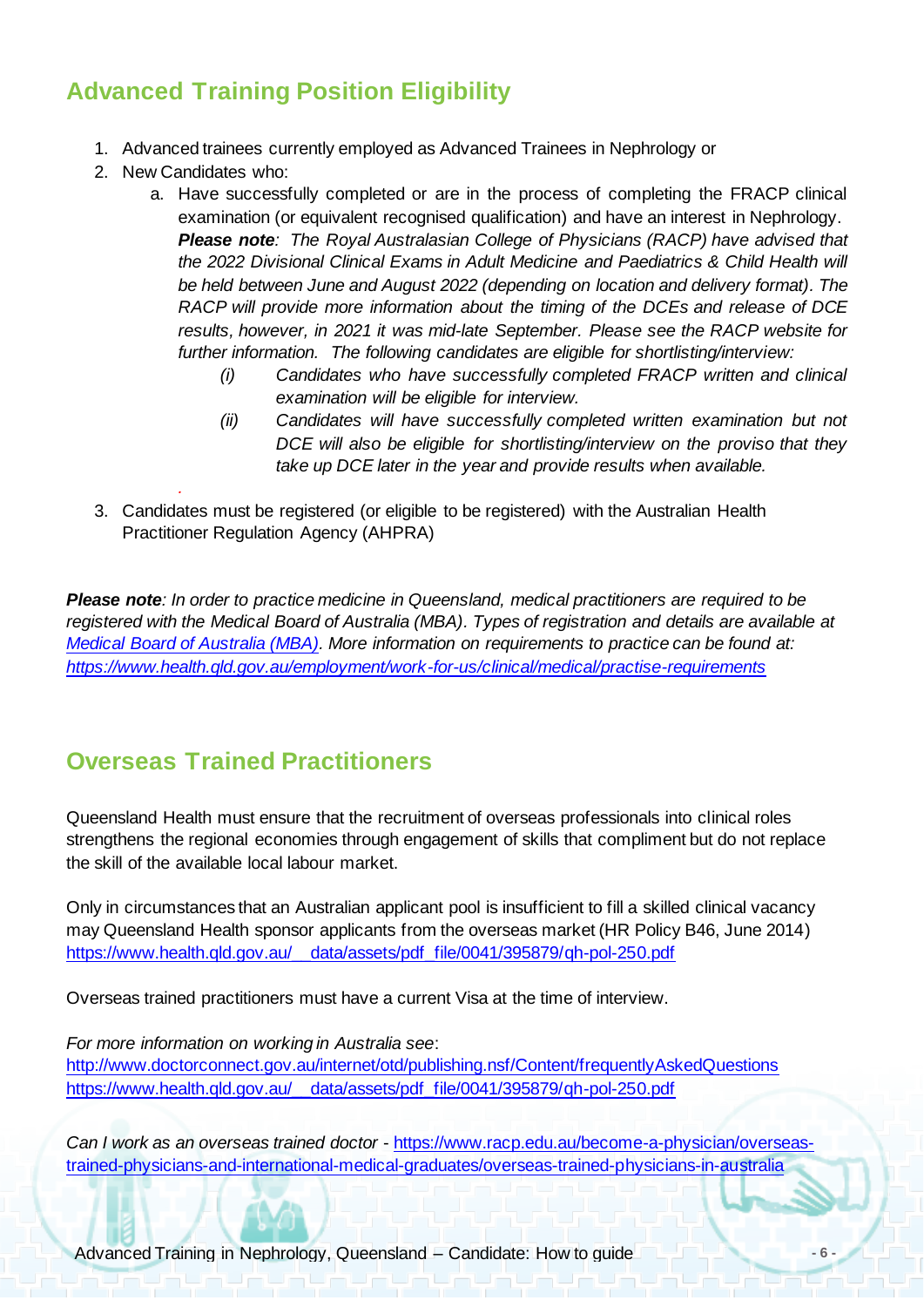## <span id="page-7-0"></span>**Information regarding a temporary Visa**

For information regarding a temporary Visa please visit the Australian Government Department of Home Affairs, Immigration and Citizenship via the following the link:

<https://immi.homeaffairs.gov.au/visas/getting-a-visa/visa-finder>

# <span id="page-7-1"></span>**Advanced training positions**

The following table lists the number of accredited positions by facility.

<span id="page-7-2"></span>

| <b>Facility</b>                                                                                                                       | <b>Number of accredited positions</b> |
|---------------------------------------------------------------------------------------------------------------------------------------|---------------------------------------|
| <b>Cairns Hospital</b>                                                                                                                | 2                                     |
| <b>Gold Coast University Hospital (GCUH)</b>                                                                                          | 2                                     |
| Princess Alexandra Hospital / Queensland Kidney<br><b>Transplant Service (QKTS)</b>                                                   | 5                                     |
| Rockhampton Hospital                                                                                                                  | 1                                     |
| Royal Brisbane & Women's Hospital (RBWH)                                                                                              | 4                                     |
| Sunshine Coast University Hospital (SCUH)                                                                                             | 1                                     |
| Toowoomba Hospital                                                                                                                    | 1                                     |
| Townsville University Hospital (TUH)                                                                                                  | 1                                     |
| Note: On rare occasions, a training position may not be filled if there<br>are no candidates that meet a minimum acceptable standard. |                                       |

For information about working and living in each hospital location, please refer to the following websites.

| Facility                                              | Website                                                                                                        |
|-------------------------------------------------------|----------------------------------------------------------------------------------------------------------------|
| <b>Cairns Hospital</b>                                | Careers   Cairns and Hinterland Hospital and Health Service                                                    |
| Rockhampton Hospital                                  | Careers at CQ Health   CQ Health   Queensland Health                                                           |
| <b>Gold Coast University</b><br>Hospital              | Career opportunities   Gold Coast Health                                                                       |
| Princess Alexandra<br>Hospital                        | Join our team   Metro South Health                                                                             |
| <b>Queensland Kidney</b><br><b>Transplant Service</b> | <b>Queensland Kidney Transplant Service   Health and wellbeing  </b><br>Queensland Government (www.qld.gov.au) |
| <b>Sunshine Coast University</b><br>Hospital          | <b>Sunshine Coast Hospital and Health Service Careers   Queensland</b><br><b>Health</b>                        |
| Toowoomba Hospital                                    | Work with us   Darling Downs Health                                                                            |
| <b>Townsville Hospital</b>                            | Career Opportunities   Townsville Hospital and Health Service                                                  |
| Royal Brisbane and<br><b>Women's Hospital</b>         | Careers - Royal Brisbane and Women's Hospital (health.qld.gov.au)                                              |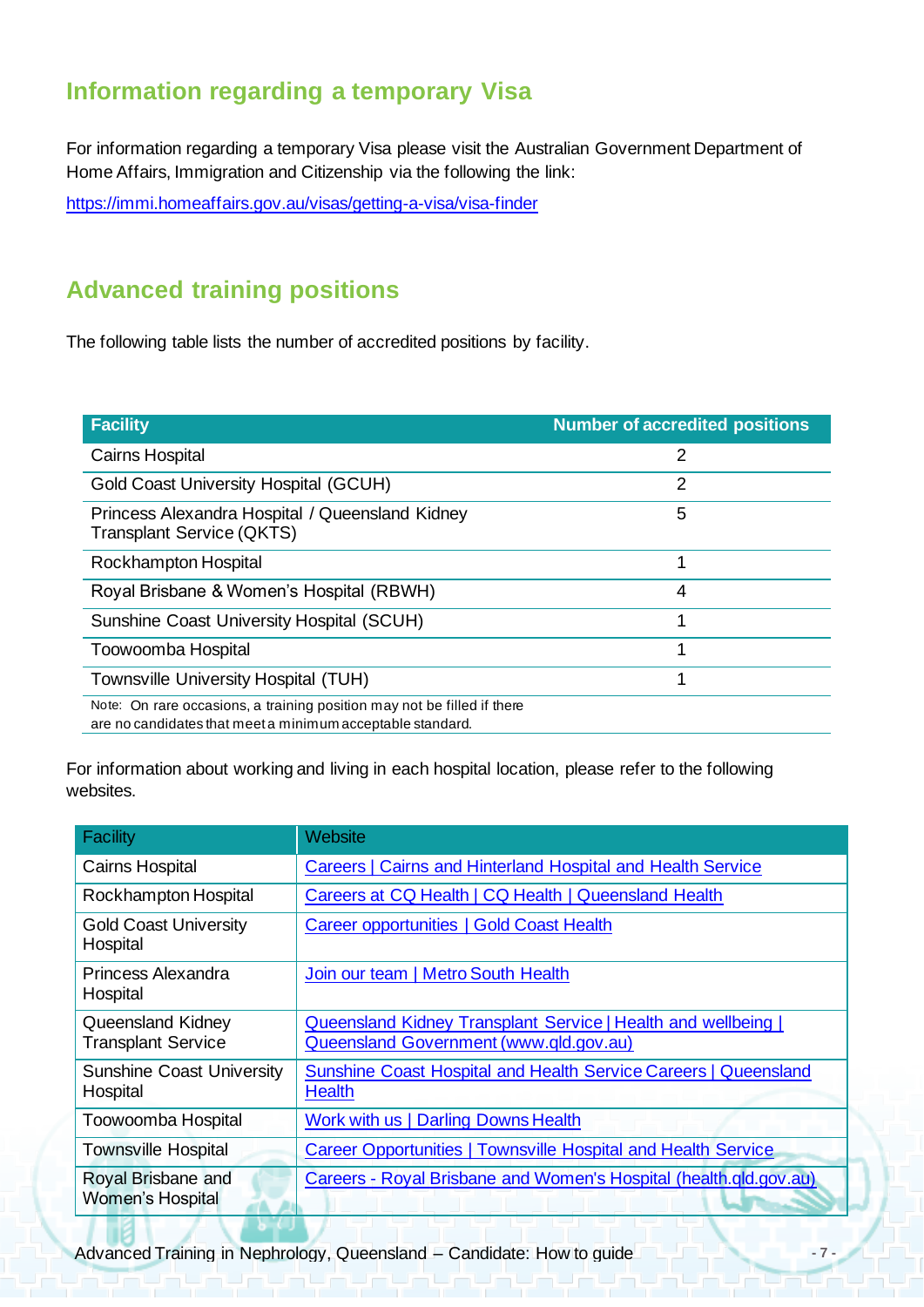### **Patients treated 2020 by Hospital**

| <b>Facility</b>                                      | <b>HD Patients</b> |           |      | <b>PD</b><br><b>Patients</b> |                | <b>Total</b>                       | <b>Transplant Procedures*</b> |                          |                     |                                    |
|------------------------------------------------------|--------------------|-----------|------|------------------------------|----------------|------------------------------------|-------------------------------|--------------------------|---------------------|------------------------------------|
|                                                      | Facility           | Satellite | Home | <b>APD</b>                   | CAPD           | <b>Dialysis</b><br><b>Patients</b> | Living<br><b>Donor</b>        | Deceased<br><b>Donor</b> | <b>Total Grafts</b> | [Pre-emptive<br><b>Transplants</b> |
| QUEENSLAND                                           | 1483               | 1205      | 251  | 376                          | 264            | 3583                               | 14                            | 137                      | 151                 | [8]                                |
| <b>CAIRNS HOSPITAL</b>                               | 117                | 218       | 28   | 46                           | $\overline{7}$ | 416                                | $\mathbf 1$                   | 6                        | $\overline{7}$      | [0]                                |
| <b>GOLD COAST</b><br>UNIVERSITY HOSPITAL             | 103                | 91        | 23   | 31                           | 27             | 275                                | $\Omega$                      | 10                       | 10                  | [0]                                |
| PRINCESS ALEXANDRA<br><b>HOSPITAL</b>                | 177                | 154       | 92   | 117                          | 123            | 663                                | 3                             | 36                       | 39                  | $[1]$                              |
| <b>QUEENSLAND RENAL</b><br>TRANSPLANT<br>SERVICE**   |                    |           |      |                              |                |                                    | 16                            | 127                      | 143                 | [8]                                |
| ROCKHAMPTON<br><b>HOSPITAL</b>                       | 71                 | 26        | 5    | 12                           | $\overline{4}$ | 118                                | $\Omega$                      | 4                        | $\overline{4}$      | [0]                                |
| <b>ROYAL BRISBANE AND</b><br><b>WOMEN'S HOSPITAL</b> | 151                | 153       | 40   | 49                           | 55             | 448                                | $\overline{2}$                | 18                       | 20                  | $[2]$                              |
| <b>SUNSHINE COAST</b><br>UNIVERSITY HOSPITAL         | 59                 | 90        | 14   | 8                            | 6              | 177                                | $\overline{2}$                | 9                        | 11                  | $[1]$                              |
| <b>TOOWOOMBA</b><br><b>HOSPITAL</b>                  | 62                 | 39        | 26   | 25                           | 12             | 164                                | $\Omega$                      | 10                       | 10                  | [0]                                |
| <b>TOWNSVILLE</b><br>UNIVERSITY HOSPITAL             | 116                | 59        | 11   | 37                           | 19             | 246                                | $\Omega$                      | 5                        | 5                   | [0]                                |

Data sourced from: ANZDATA 44<sup>th</sup> Annual Report Summary of Data collected to 31 December 2020

\* Transplant procedures by referring hospital

\*\*Transplant procedures by referring hospital and transplanting hospital

\*\*\*Prevalent + New patients

### <span id="page-8-0"></span>**The Selection Process**

All applications for Advanced Training position/s will be assessed by a panel consisting of the Heads, Renal Department (or their delegate) with advanced training positions accredited by the RACP in nephrology. There are three stages in this process – online application, shortlisting and interview. The following weightings are applicable:

Shortlisting:

- Curriculum Vitae: 30%
- Referee reports: 10%

Interview (for applicants who are shortlisted for interview): 60%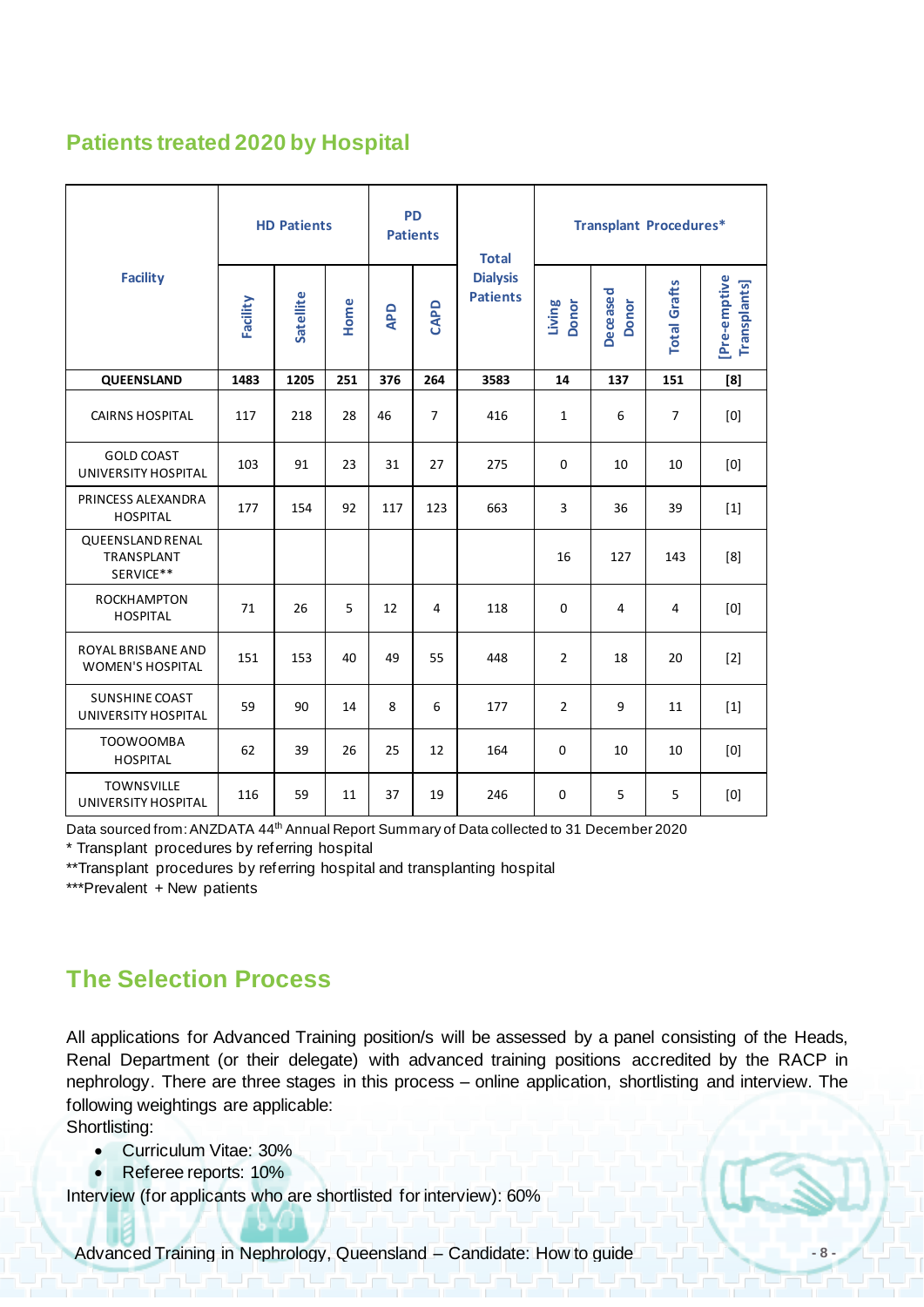### <span id="page-9-0"></span>**Stage 1 - Application**

<span id="page-9-1"></span>For information on preparing your application please go to Page 9.

### **Stage 2 - Shortlisting**

Shortlisting will be based on the applicant's Curriculum Vitae (CV) and 2 referee reports. As a guide, Appendix 1 outlines the shortlisting process.

<span id="page-9-2"></span>Shortlisted candidates will be offered interviews and advised via email as per the Key Dates above.

### **Stage 3 - Interviews**

All short-listed candidates will be required to attend an interview (either in person or via video / teleconference) with the panel.

Interviews will be conducted over two days, **18 August 2022 (Princess Alexandra Hospital / Queensland Kidney Transplant Service (QKTS) positions) and 19 August 2022 (for the Cairns, GCUH, Rockhampton, RBWH, Toowoomba and TUH positions)** (subject to impacts of COVID-19 and/or delays in clinical assessment results from RACP). The Network Coordinator, Statewide Renal Clinical Network will notify you by email of the venue or virtual meeting details, date and time you are required to attend the interview.

The interview is a merit-based selection process. Candidates will be assessed against the predetermined interview questions. Positions will be offered to the highest ranked candidates based on their ranking, trainee preferences, facility requirements and clinical workforce demands.

### <span id="page-9-3"></span>**Appointment to advanced training positions in Queensland**

You will be asked your preferences for the various accredited Renal sites in Queensland as part of your online application. **Do not select a site you do not intend to accept if offered a position.** Please see the websites above for further information about working at each facility and living in the local area. You are encouraged to contact the Renal Departments at the facilities where you are interested in applying for further information.

Placements (allocation) will be offered based on the ranking of interviewed short listed candidates, trainee preferences, facility requirements and clinical workforce demands.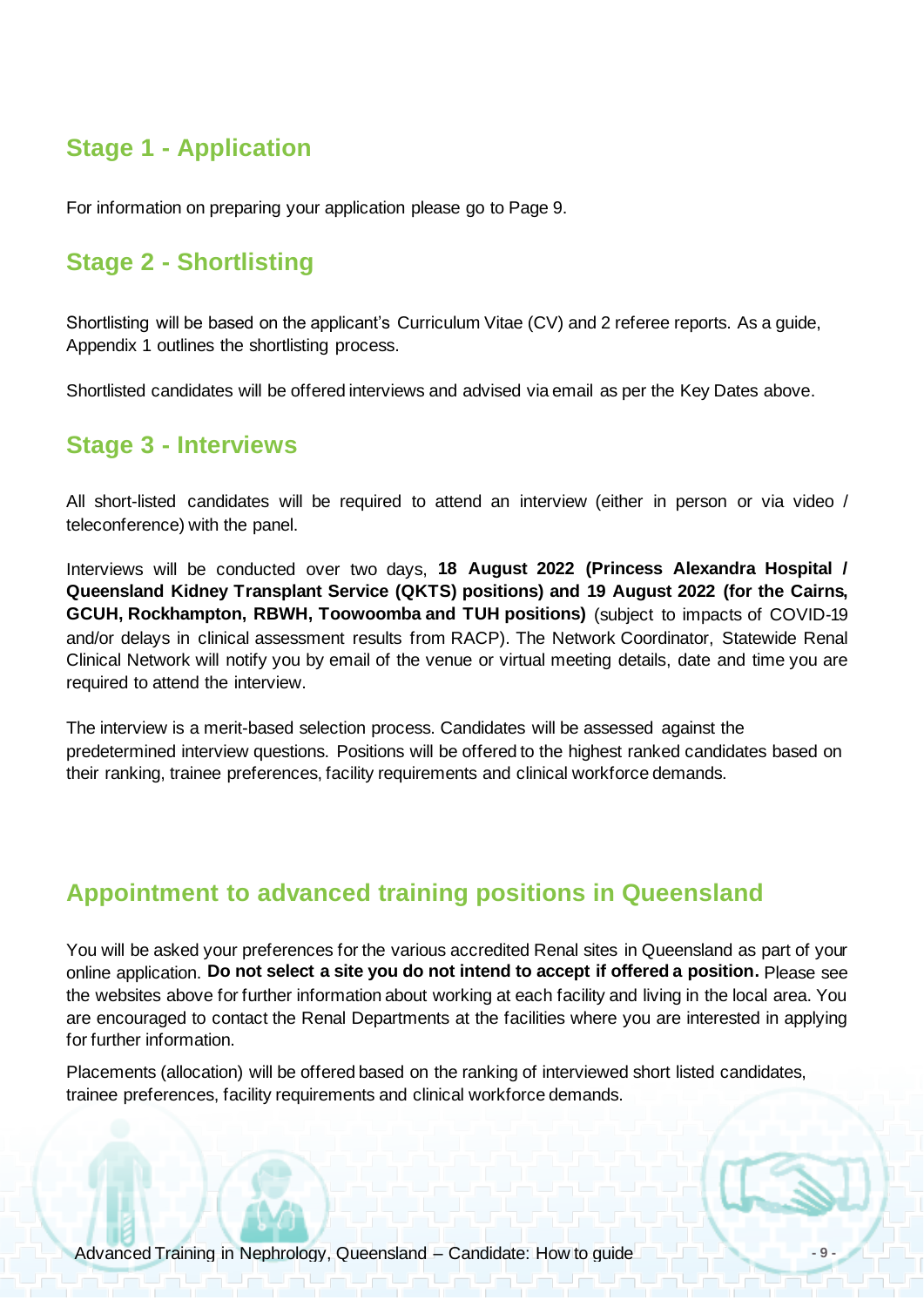# <span id="page-10-0"></span>**Preparing and Completing Your Application**

All candidates must apply via the Queensland Health RMO Campaign Specialist Training Program online application available at [www.health.qld.gov.au/rmo](http://www.health.qld.gov.au/rmo/)**/.** Only applications via the RMO Campaign online application will be accepted. **No hard copy or late applications will be accepted**.

The online application captures information to assess your eligibility and suitability for selection into Nephrology Advanced Training.

Please ensure that you complete all required sections of the application. It is important that you give clear, concise and relevant answers for all questions. If your application is found to be incomplete (including failure of nominated referees to provide references), it may be deemed not assessable. It is your responsibility to ensure that information contained in your application is complete and correct before submission.

**Before you submit your application, please note the following:**

- **Email** is the primary method of communication please ensure you carefully check that the email address you provide in your application is correct, and that it is an email account that you access regularly.
- In the interests of obtaining a broader training experience, trainees are encouraged to complete 12 months of training outside of a metropolitan Tertiary Hospital. To increase position options available, you are encouraged to consider preferencing locations outside of this area.
- Submission of this application does not guarantee that you will be offered employment with Queensland Health.
- If your situation changes and you are no longer available for the applied position with Queensland Health please withdraw your application by contacting the RMO Campaign Coordinator at [RMO-Recruitment@health.qld.gov.au](mailto:RMO-Recruitment@health.qld.gov.au)
- You will be asked your preferences for the various accredited Renal sites in Queensland as part of your online application. **Do not select a site you do not intend to accept if offered a position.**

Visit [www.health.qld.gov.au/rmo/](http://www.health.qld.gov.au/rmo/) to commence the online application. Applications open 9:00 (AEST), Monday 6 June 2022 and close 3:00pm (AEST) Monday 4 July 2022.

Candidate user Manual for the RMO campaign can be found at

[https://www.health.qld.gov.au/\\_\\_data/assets/pdf\\_file/0027/444285/candidate-usermanual.pdf](https://www.health.qld.gov.au/__data/assets/pdf_file/0027/444285/candidate-usermanual.pdf)

### <span id="page-10-1"></span>**Terms and Conditions**

Candidates must agree to the RMO Campaign terms and conditions in order to submit an application.

### <span id="page-10-2"></span>**Personal Details**

Fill in your personal information including your:

- Current postal address (Australian or overseas)
- Contact telephone number (with area/country code as relevant)
- Valid email address (this email address will be used to send updates on the progress of your

Advanced Training in Nephrology, Queensland – Candidate: How to guide **Advanced Training in Nephrology**, Queensland – Candidate: How to guide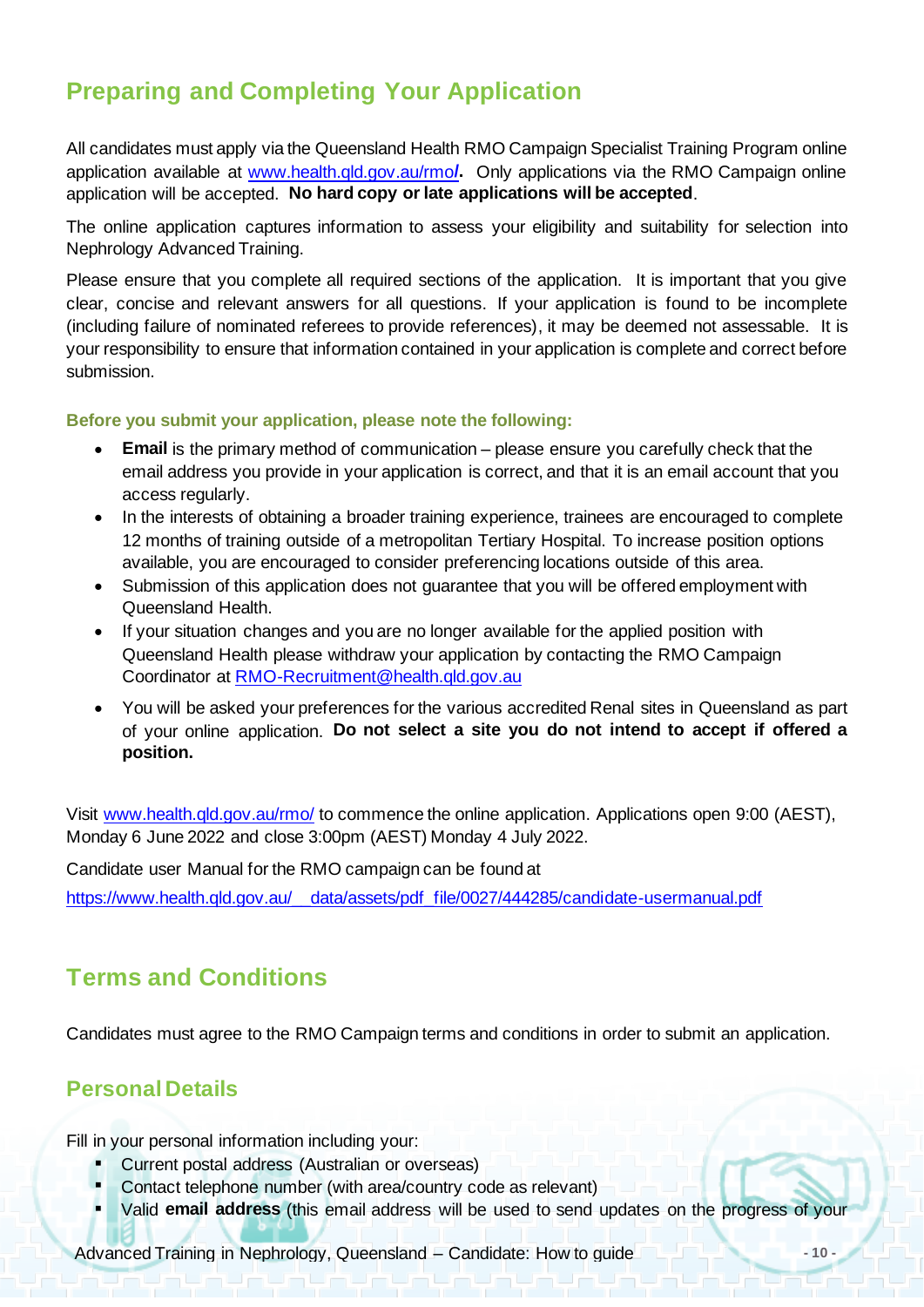application and seek clarification when required).

▪ Citizenship or visa status (including expiry date).

### <span id="page-11-0"></span>**Educational Details**

You will need to provide details of your primary medical degree including where and when this was completed. New candidates to Queensland Health will be required to upload evidence (electronic / scanned copies) of your primary medical qualification.

### <span id="page-11-1"></span>**Registration Details**

You will need to identify your APHRA registration status, provide your registration number and specify the type of registration you hold (General, Limited or Provisional) and **upload** evidence of your registration.

You will also be asked to identify your last medical licensing (medical registration) authority, the country in which you completed your internship and the state / territory in which you completed year 12 (high school).

### <span id="page-11-2"></span>**Employment Details**

If you are currently a Queensland Health employee you will be asked to provide details of your current employment including details of extended contracts, if applicable.

#### **Specialist Training Program Candidates**:

It is **very important** that you select the training Program relevant to your application. You will need to select the **'yes'** option at the question, **"Are you applying for an Advanced Training Nephrology Program**?" Qld Nephrology Advanced Training Program specific questions will appear, some of which will assist in clarifying your eligibility for this Advanced Training Program.

#### *1. FRACP clinical examination status*:

As a candidate for the Advanced Training Positions in Queensland, you will be asked if you have passed the FRACP (or equivalent recognised qualification) clinical exam and, if so, you will be required to upload a copy of your exam results or of a "provisional pass". If you answer "No" you will be asked if you intend to sit the exam in 2023. If you are unsuccessful in the FRACP clinical examination, you may be invited to continue as a Principal House Officer on the basis that no one is disadvantaged.

#### *2. FRACP written examination status*:

As a candidate you will be asked about your written exam. You are required to upload your results of the FRACP written exam (or equivalent) if you have received them. If you answer No, you will be ineligible to apply in this program and will be re-directed to the RMO application form to preference other Queensland Health positions.

#### *3. Preferences*

All candidates are required to preference an accredited Nephrology Advanced Training facility/ies from the drop-down list of Hospitals available. This list is NOT a guarantee of a position.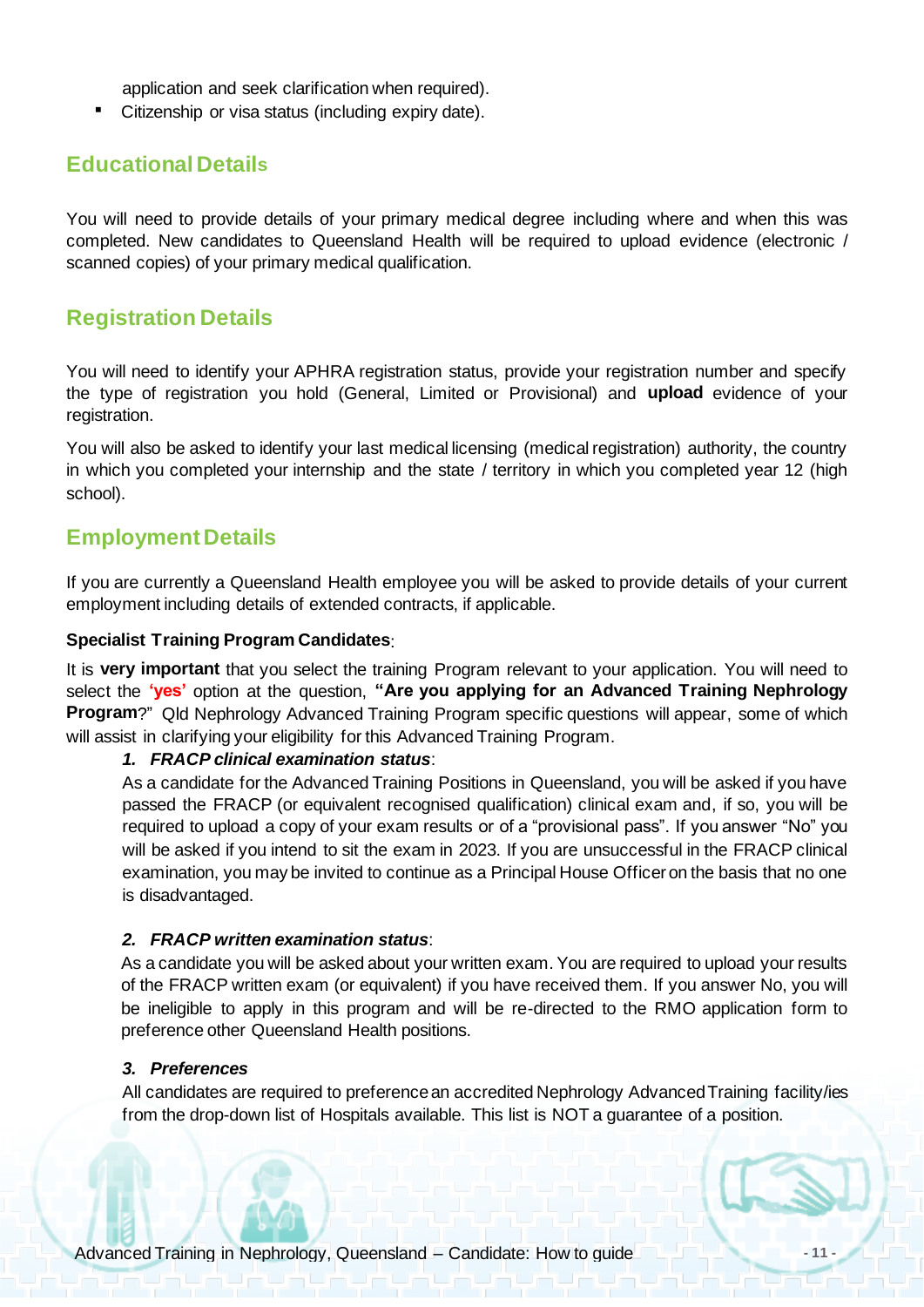## <span id="page-12-0"></span>**Employment History**

<span id="page-12-1"></span>Candidates are required to provide details of their current and recent employment history. You are also required to **upload** your current Curriculum Vitae. The information you provide in your Curriculum Vitae (CV) will be assessed during the Program application process.

### **Position Preferences – RMO Campaign**

In addition to your specific Program application preferences, you are invited to also nominate additional positions within Queensland Health.

### <span id="page-12-2"></span>**Part-time positions**

Queensland Health encourages and supports the implementation of flexible work practices including the provision of part-time employment and job-sharing arrangements. If you would like to be considered for a part-time advanced training position it is recommended that you indicate this in your online application. Part-time positions are subject to availability and approval by individual renal unit, head of department. Endeavours to share a part-time position with a trainee of equal experience and level of training are considered favourably.

### <span id="page-12-3"></span>**Referee Details**

You will be required to **nominate two (2) referees**, who will each be contacted to provide information about your relevant skills and experience. Information provided by your referees will be used in conjunction with your application to determine your suitability for appointment to a Program position.

Queensland Health (via the RMO Campaign) will contact each nominated referee directly using the contact information you provide in your application. Referees are requested to respond within two (2) weeks. You are advised to inform referees of your nomination before submitting your application and to also ensure that they are not on leave.

You are required to nominate two specific referees as follows:

- Your current / immediate supervising consultant; and
- Another supervising consultant.

**Please note that failure of one or both of your Referees to provide a reference will adversely impact on your application score and will seriously compromise your application's chances of success.** 

### <span id="page-12-4"></span>**Submitting Your Application**

On completing all questions and successfully submitting your application, you will be sent a confirmation email. Please note that your application will **NOT** be considered complete until both of your referee reports have been received.

### <span id="page-12-5"></span>**Notification of successful candidates**

The Panel is responsible for determining allocations to the accredited training sites in Queensland. Candidates will be offered a training position by the Head of Department of the training site.

Positions will be offered on the day, after all interviews have been finalised. If you are successful in

Advanced Training in Nephrology, Queensland – Candidate: How to guide **- 12 -**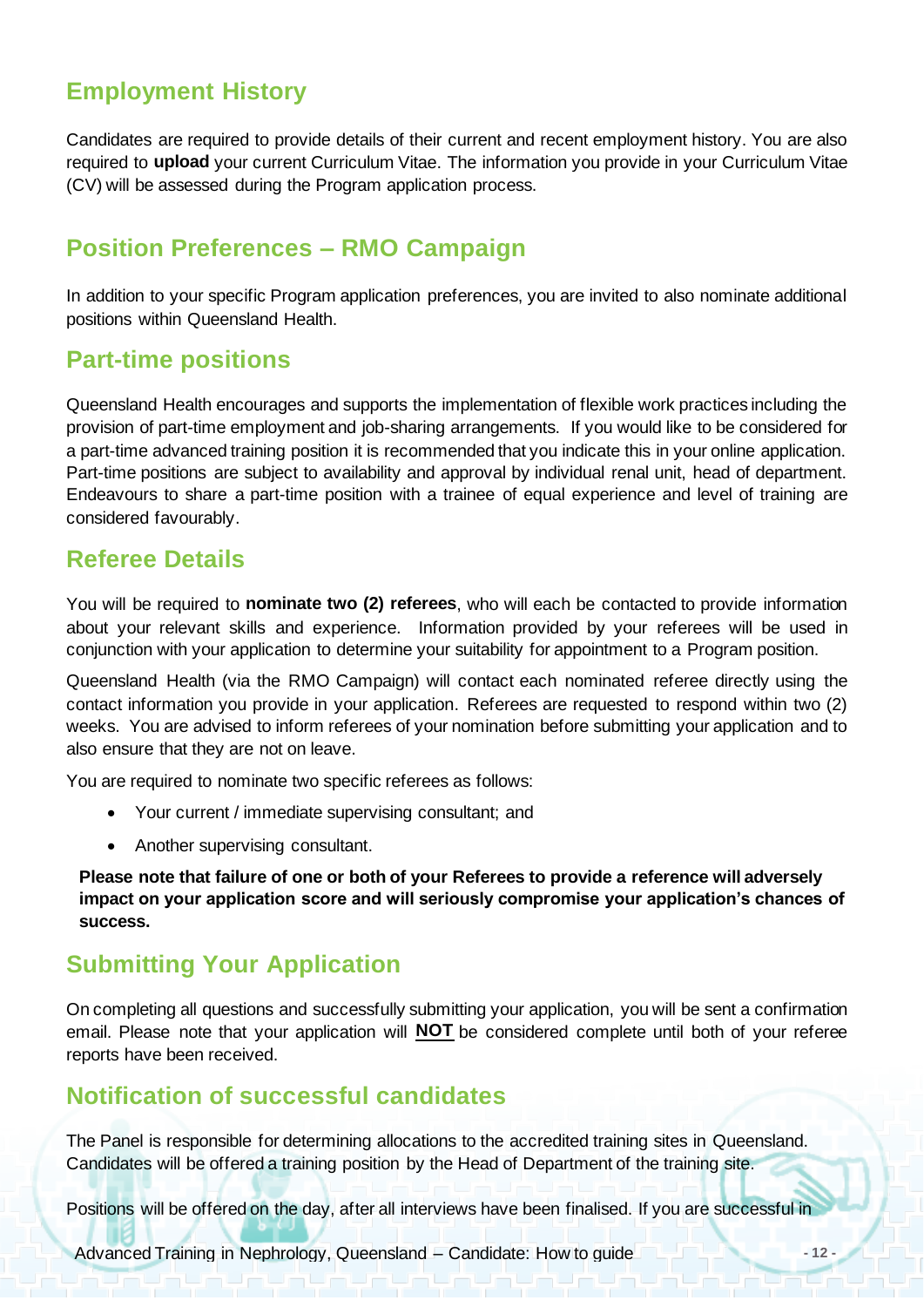obtaining a position, the expectation is that you will accept or decline the position when offered by the corresponding Head of Department. You will also be notified the same day if you are unsuccessful.

### <span id="page-13-0"></span>**Employment Contracts**

The Hospital and Health Service to which you are allocated will issue your letter of appointment and employment contract. All appointments are subject to routine Queensland Health pre-employment screening, including the *Pre-employment Structured Clinical Interview*s (PESCI) and criminal history checking. It is expected that appointments to specific Hospital and Health Services will occur at the conclusion of the recruitment phase.

### <span id="page-13-1"></span>**Unsuccessful in obtaining a statewide program position?**

Candidates that are unsuccessful in securing a position on the advanced trainee program are eligible to reapply next year.

### <span id="page-13-2"></span>**Feedback**

Candidates that apply for an advanced training position in Nephrology through the RMO campaign are eligible for feedback post interview from the panel, as per the Queensland Health Recruitment and Selection Human Resources Policy B1 (HR Policy B1, December 2019) [https://www.health.qld.gov.au/\\_\\_data/assets/pdf\\_file/0034/635893/qh-pol-212.pdf](https://www.health.qld.gov.au/__data/assets/pdf_file/0034/635893/qh-pol-212.pdf) Candidates seeking feedback on their application should request this by emailing: [Statewide\\_Renal\\_Network@health.qld.gov.au](mailto:Statewide_Renal_Network@health.qld.gov.au)

Feedback to candidates will be provided verbally unless otherwise advised. Candidates must ensure that they provide a **contact phone number** as part of their feedback request. The panel chair will provide specific and constructive post-selection feedback sufficient to explain to the candidate why they were not successful.

### <span id="page-13-3"></span>**Appeals**

Chapter seven of the *Public Service Act 2008–Appeals and Reviews* is applied to Queensland Health employees via the *Public Service Regulation 2008*. The chapter sets out the categories of employees who can appeal specific decisions, such as promotion and transfer decisions. The Public Service Commission *Appeals Guide* and the *Appeals Directive (No.02/14)* detail the eligibility for each type of employee and the types of recruitment and selection decisions that can be appealed. These documents can be accessed through the Public Service Commission website <https://www.forgov.qld.gov.au/appeal-decision-affecting-your-employment>

<span id="page-13-4"></span>Timeframes for lodging appeals are set out in the Public Service Commission *Appeals Guide.* 

# **For further information**

Please contact the Network Coordinator, Statewide Renal Clinical Network, through email: [statewide\\_renal\\_network@health.qld.gov.au](mailto:statewide_renal_network@health.qld.gov.au)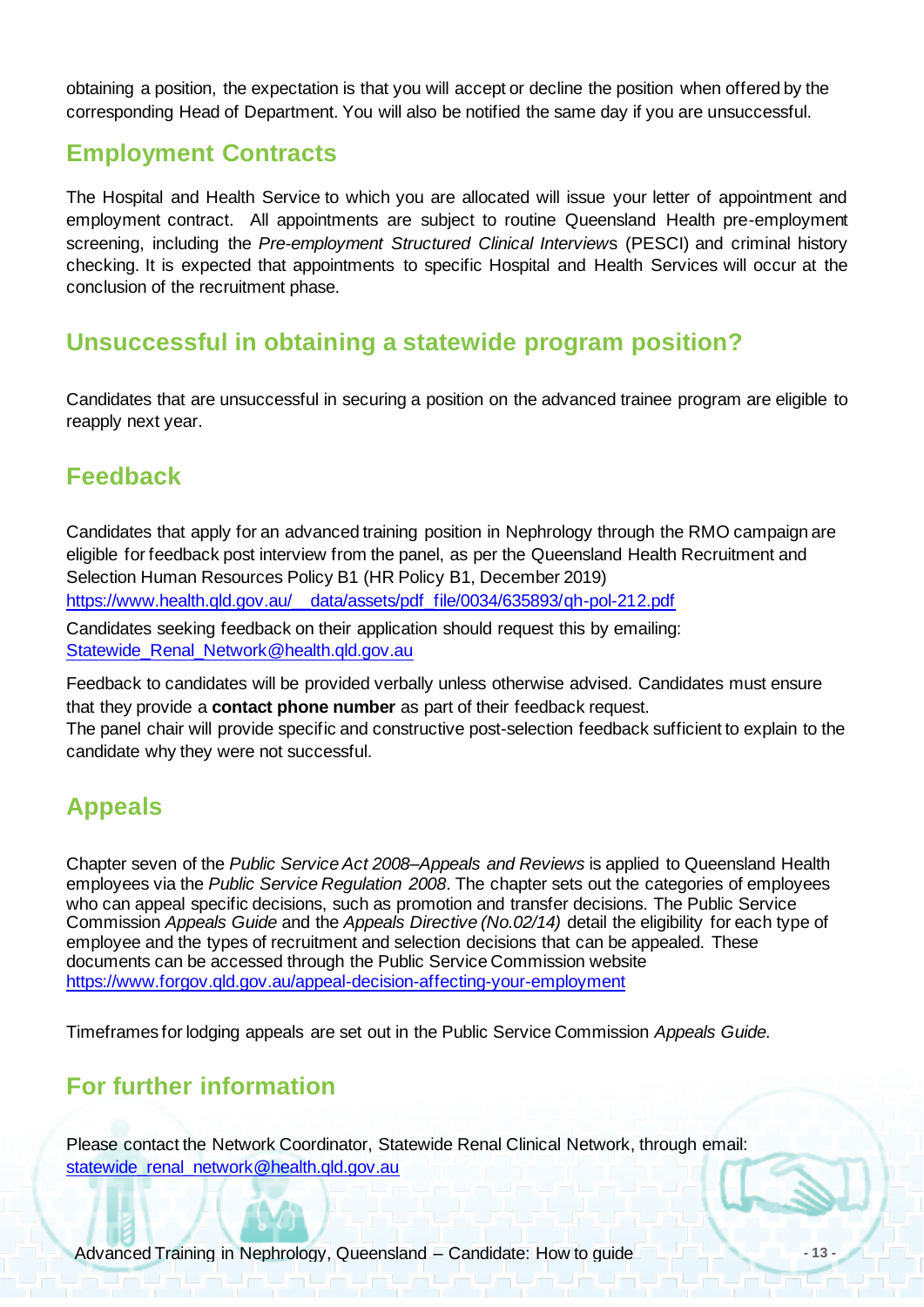# <span id="page-14-0"></span>**Appendix 1 – Scoring for short listing (Curriculum Vitae and Referee Reports)**

This guide is for shortlisting candidates for interview.

Your score consists of the following.

- Referee reports: 10% (for your two referee reports)
- Curriculum Vitae (CV): 30% (allocated according to the following criteria)

The information to score against the following criteria will be extracted from your CV. (Please note: If the information is not in your CV, a score cannot be credited to you. Members of Panel are not able to credit scores based on known information that is not contained in your CV, that is, if there are known omissions, they cannot be counted. Untrue claims in a candidate's CV will lead to automatic disqualification of that candidate).

Criteria for scoring CVs as follows:

- **1. Qualifications and Medical experience (Max 15 points)**
	- PhD/Research Doctorate 5 points
	- Masters by research/coursework  $-4$  points
	- Fellowship of college or equivalent  $-4$  points
	- FRACP (written and clinical) exam  $-3$  points
	- Post grad diploma (includes the Postgraduate MD from India/Sri Lanka and Mmed from Singapore) – 3 points
	- BmedSci (for undergraduate research project) 2 points.
	- College/Specialty society committee /protocol groups 2 points.
	- Hospital governance committee/ protocol groups 1 point

#### **2. Work experience (Max 10 points)**

- Ability to perform procedures, including central venous access devices (CVADs) insertions, peritoneal dialysis catheter insertions and kidney biopsies– 5 points
- Rural, remote, interstate, overseas work experience 1 point/year (max 5 points) (can include non-renal training time)
- Work undertaken in subspecialty as a Principal House Officer 3 points for 6 months in renal as a Principal House Officer; 5 points for 12 months as a Principal House Officer.

#### **3. Peer-reviewed Publications: that have been accepted for publication (in press or published) (Max 10 points)**

- First author: original research paper  $-5$  points
- First author: book chapter, review or editorial  $-4$  points
- Co-author: original research paper  $-4$  points
- First author: letter or case report  $-3$  points

Advanced Training in Nephrology, Queensland – Candidate: How to guide **- 14 -**